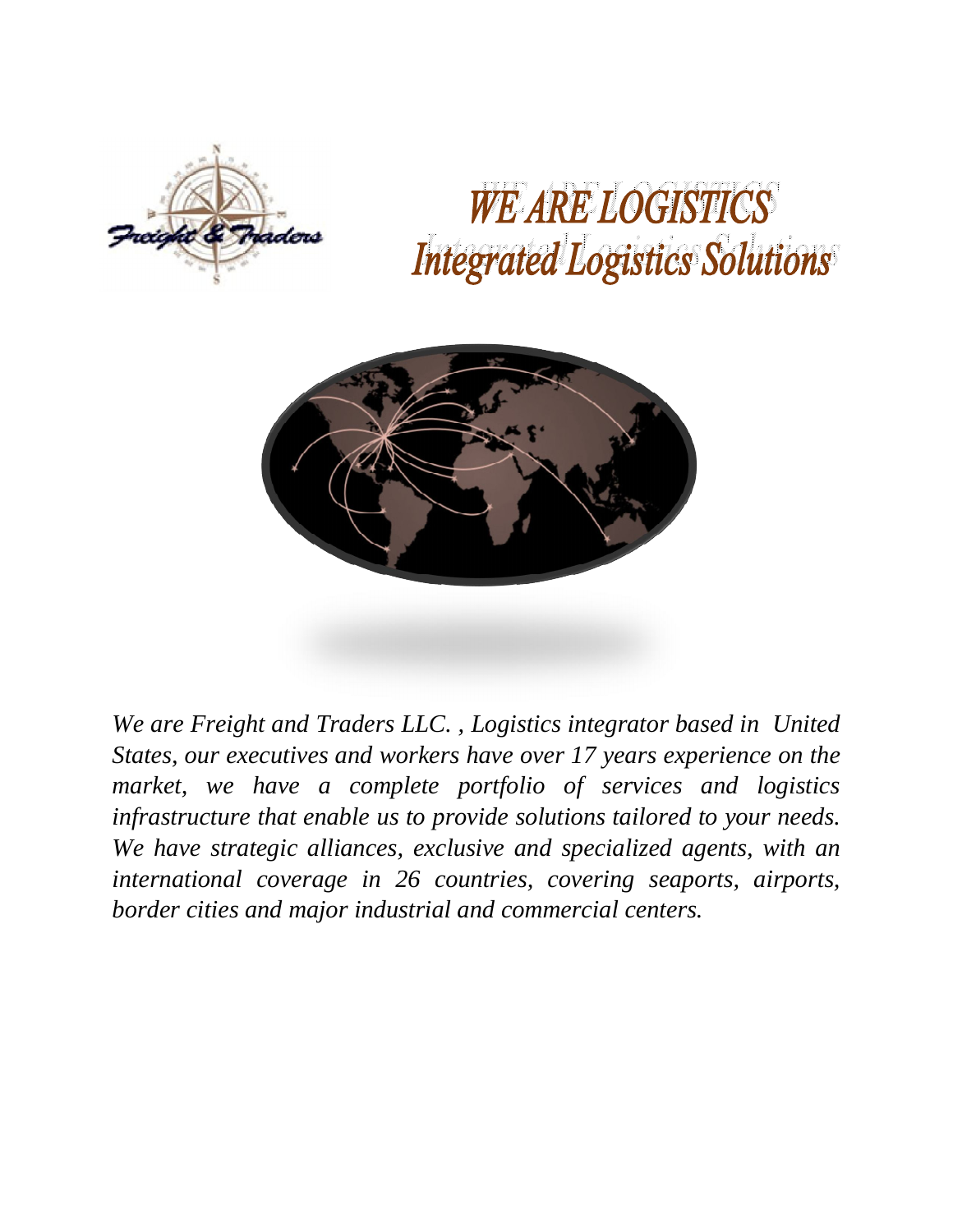



#### *International Transportation Services.*

*Our integrated matrix of International Agents, systems and communication processes with ports, shipping companies, airlines and customs network is our differentiator which today characterizes our company and differentiates us in the marketplace.*

- *1. Air, Ocean, Inland Freight Services.*
	- *Cargo Consolidation, Cargo Handling FCL / LCL.*
- *1. Development of logistics processes as needed.*
- *1. Cargo Storage*
	- *Special Projects Management*
	- *Specialized on Heavy Equipment and Boats*
	- *• Extensive Experience on Refrigerated Products and / or Perishables*
	- *•Customs Brokerage*
	- *•Inland Transportation Local and International*
	- *Services in Spanish and English as needed*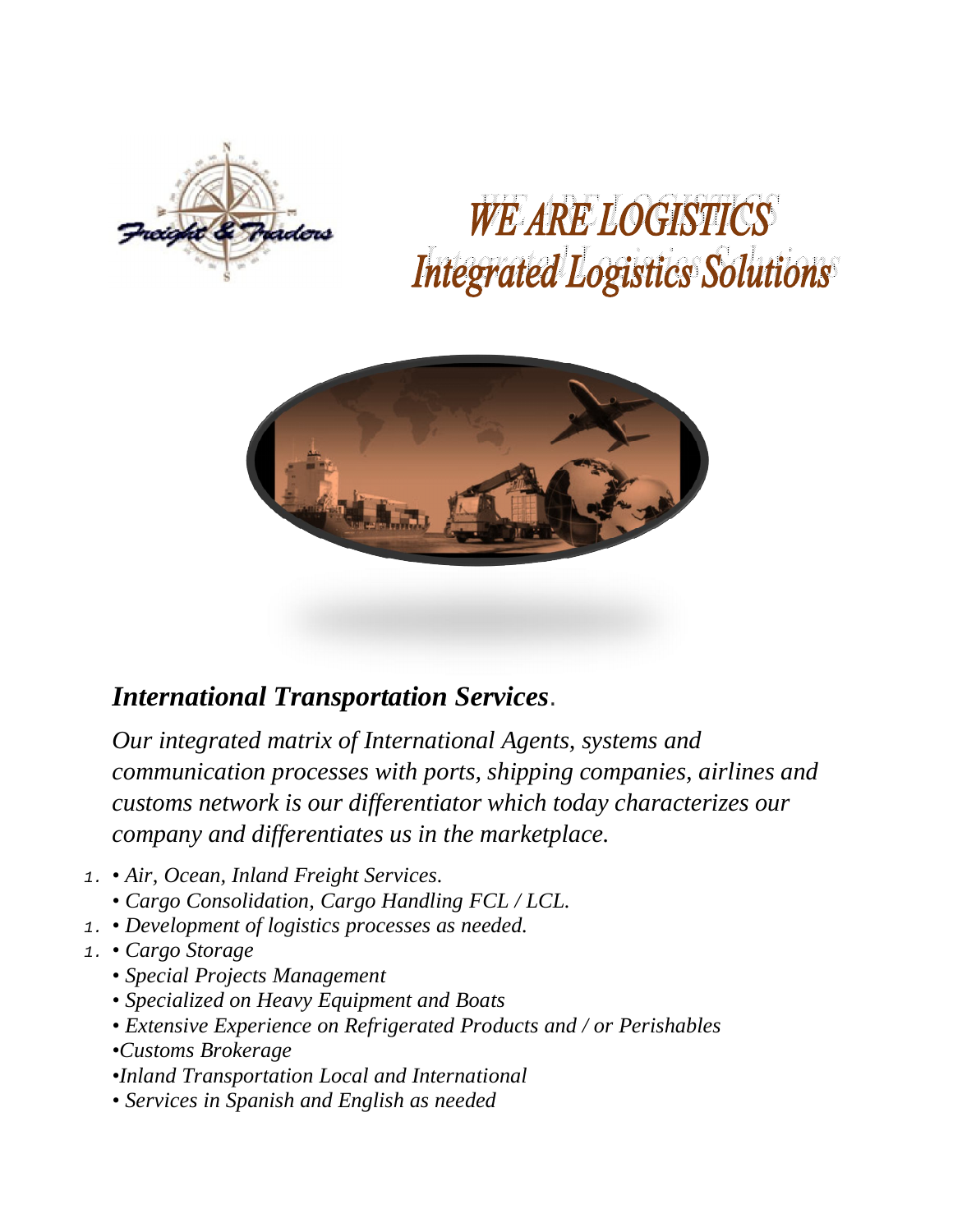



#### *Services for Import and Export Trading*

*Our Activities as a "Trading Company" include :*

*• Suppliers Identification in different countries who can provide dependable capacity to supply large volumes of products or specific kind of machines at competitive prices.*

*• Negotiating Terms of sale and terms and place of delivery.* 

*• Negotiating Terms of Funding and ensuring payment for both , importer and exporter.*

*• Logistics Management through all the buying process.*

*• Customs Process, documentations and legal support through agents specialized.* 

*• Heavy Equipment USA Auction participation to search, review and purchase heavy equipment machineries acording to customer requirements and needs.*